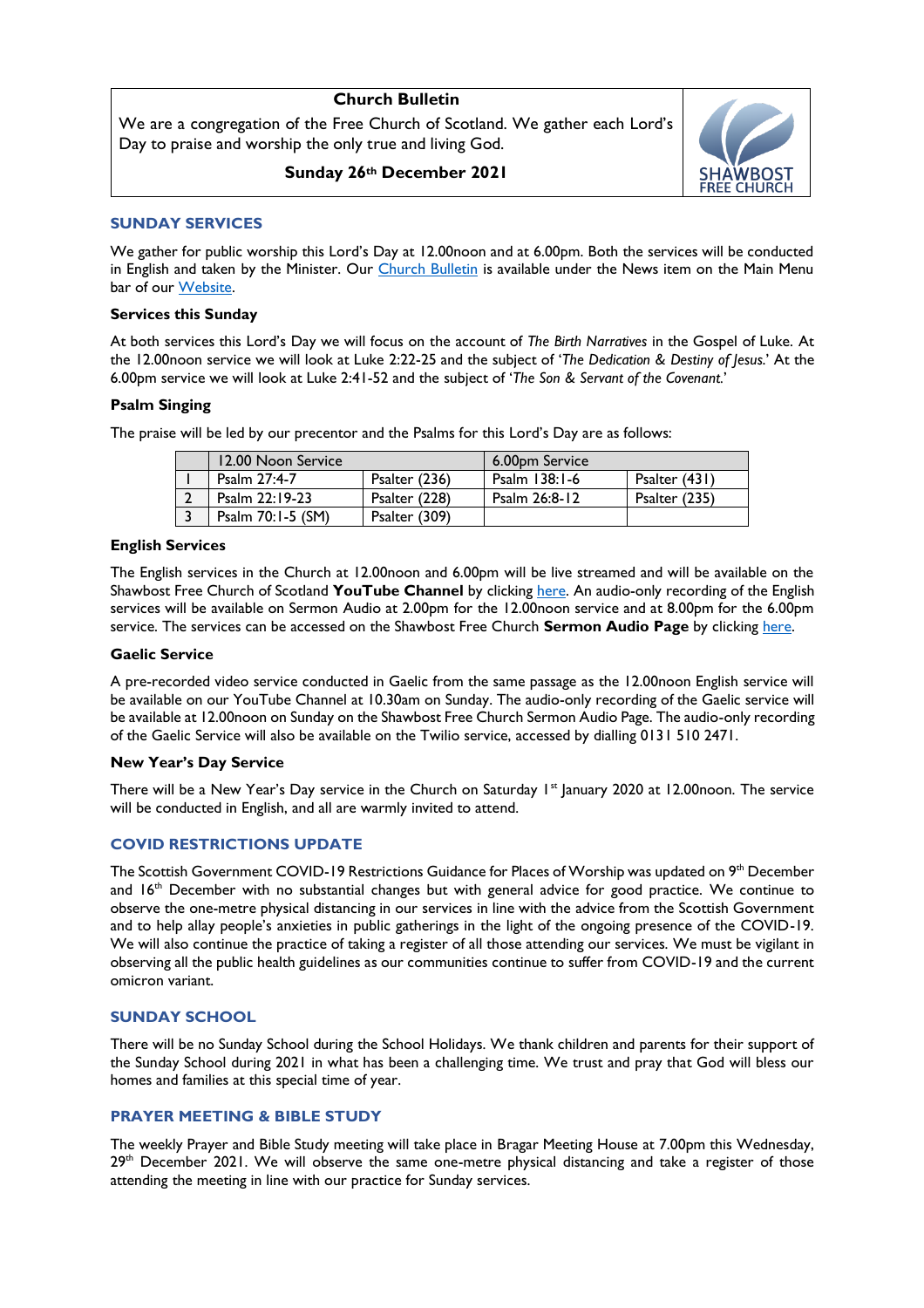## **SACRAMENT OF THE LORD'S SUPPER**

The Kirk Session met on Wednesday 22<sup>nd</sup> December 2021 and considered the importance of the Sacrament of the Lord's Supper in the life of the congregation. The Session agreed that the Sacrament should be re-introduced into the congregation's calendar as soon as possible. However, the Session is concerned about the current COVID-19 situation and the projected situation in January 2022. It was, therefore, agreed to appoint the Sacrament of the Lord's Supper to be observed and administered on the regular weekend in February which in 2022 will be Sunday  $27<sup>th</sup>$  February.

## **CONGREGATIONAL FINANCE**

The Deacons Court requests that all contributors and donors to congregational funds should submit envelopes and donations for 2021 to the Church this Sunday, 26<sup>th</sup> December 2021, at the latest. This is to enable all monies to be counted and banked before the end of the financial year.

The Deacons Court also requests that all those who have received a copy of The Record in 2021 should hand in their payment for the magazine at the Church door this Sunday, 26<sup>th</sup> December 2021, at the latest. The cost of the magazine is £2.00 per issue with the months of June and July combined in one issue. The total cost for the year is £22 but because of COVID-19 restrictions, and difficulties in distributing the magazine, you may not have received all eleven issues. Please submit your subscription according to the number of issues received.

## **FREE CHURCH YOUTH CAMPS 2022**

The new Free Church Youth Camps' Coordinator, Mairi Beaton, is pleased to announce that registration for the Free Church Youth Camps 2022 is now OPEN. The programme offers eleven camps in four different locations across the country. The camps are a great opportunity to make new friends, take part in various activities, games and challenges, as well as learning more about the Bible and its relevance to our lives. The registration deadline is Monday  $31<sup>st</sup>$  January 2022. More information on the FCYC Programme and how to register is available on the Free Church Youth Camps website [here.](https://freechurchyouthcamps.org/)

## **TRIBUTE TO CLIVE BAILEY**

The Church was saddened and shocked to hear the news of the sudden passing of Clive Bailey on  $21^{st}$  December. Originally from Leicester, Clive studied English at Aberdeen University. It was there, as a student that, upon being invited to Dee St Free Church, he heard the gospel for the first time, and came to faith under the ministry of Rev. Douglas Macmillan. It was there also that he met Ruth Wilson whom he married in 1973.

Clive served the Church at the Colegio San Andres in Lima, Peru, for two periods, the first for three years in 1977, and the second for five years in 2008. After returning to Scotland in 2013, Clive and Ruth settled in the central belt where he became an Elder in the newly planted Stirling Free Church.

Clive will be missed terribly by the large number of people who knew him, his church, but most of all his family. We extend our deepest sympathies to Ruth and their children: Judy, Rachel, Vickie and Catriona, together with grandchildren, sons in law and wider family. A full tribute is available on the Free Church website [here.](https://freechurch.org/sudden-death-of-clive-bailey/) 

### **PRAYING FOR ONE ANOTHER**

**26th December 2021**

# **St Columba's**

**Ministers: Rev. Derek Lamont**

#### **Assistant Minister: Rev. Cory Brock**

We are a city centre church with a vision to build a strong gospel community, disciple our people well, train a new generation of leaders and plant new churches in and around Edinburgh, because we love the people of the city and want them to hear and respond positively to the good news of the Gospel.

Prayer Points:

- 1. Pray for Rev Cory Brock and his wife and family (Heather, Ethan, Juliette, Ames and Lewis) as they moved over to Scotland from Jackson, Mississippi to become the Assistant Minister in St C's at the start of the month. Please pray for a smooth transition to life in Scotland, and for their families at home in the States (especially grandparents) who are feeling sad at the thought of being so far away from them.
- 2. Give thanks for events which took place leading up to Christmas: Sparkle Sisters (a charity that has arisen from St C's born out of the desire to enhance the lives of vulnerable women; a place where women are the